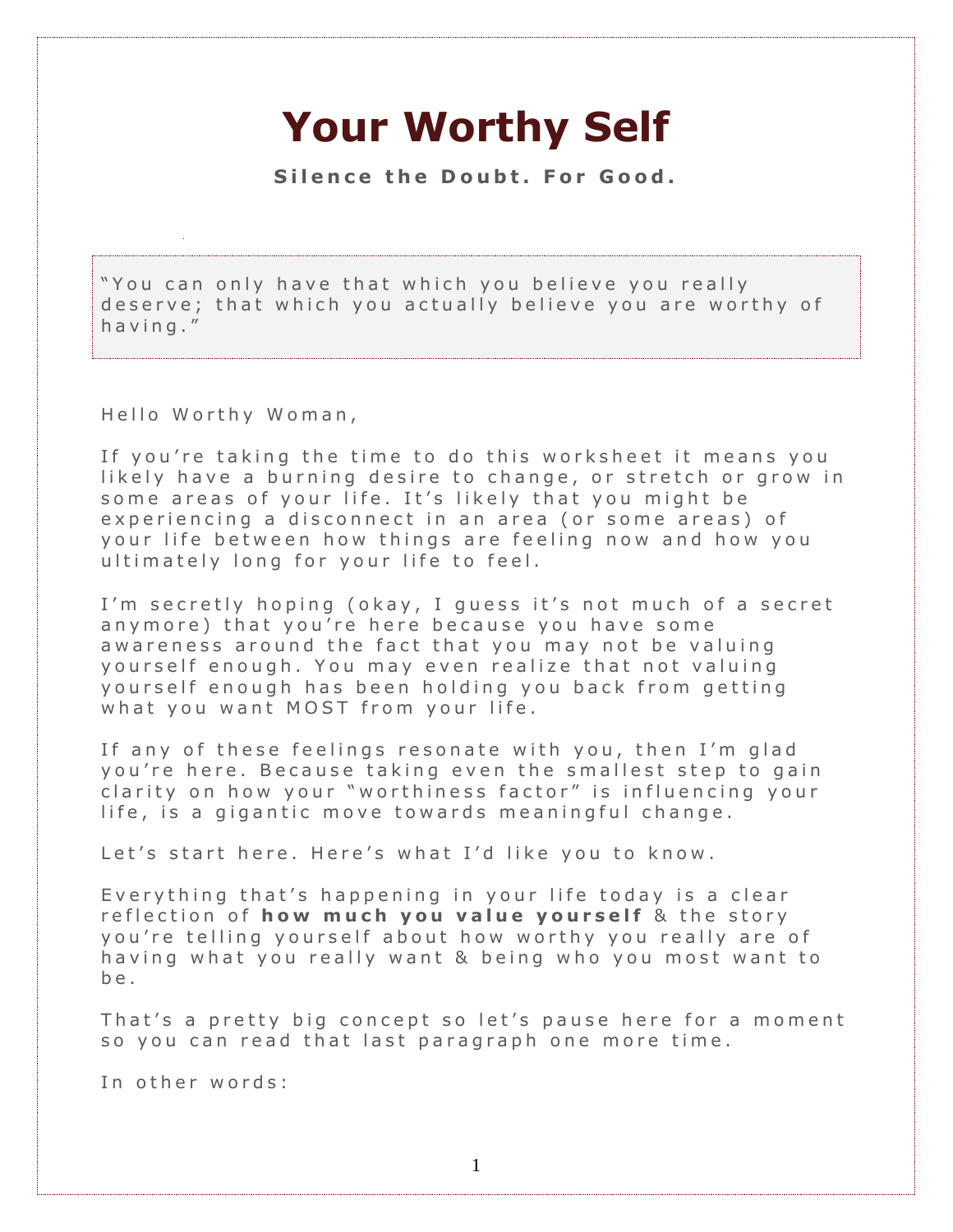## Your 'story of deserving' holds the power to help you **c h a n g e a n y t h i n g & e v e r y t h i n g a b o u t y o u r l i f e .**

It informs every decision you make and every thought you have; from what food to eat, to which people to hang out with, to your physical well-being, to how much more is in vour bank account.

How you feel about yourself determines the quality of your entire life. It is the 'X Factor' that either holds you back or sets you free.

The exciting news is that when you understand this concept to be true; you hold the power to change the course of your life for GOOD.

It all begins right here: with **getting clear on the story y o u ' v e b e e n t e l l i n g y o u r s e l f a b o u t w h a t i t i s y o u r e a l l y d e s e r v e .**

The questions below will help you get started on your journey to worthiness!

I recommend finding some quiet time when you're not distracted so you can get the most out of this experience.

## **T h i n k O n & A n s w e r**

On a scale of  $1 - 10$  this is how good I feel about myself right n o w .

 $\_\_$ 

This is why I rated myself the way I did

These are some of the thoughts I have about myself that are making me feel bad. In others words these are the negative things I tend to think/say to myself.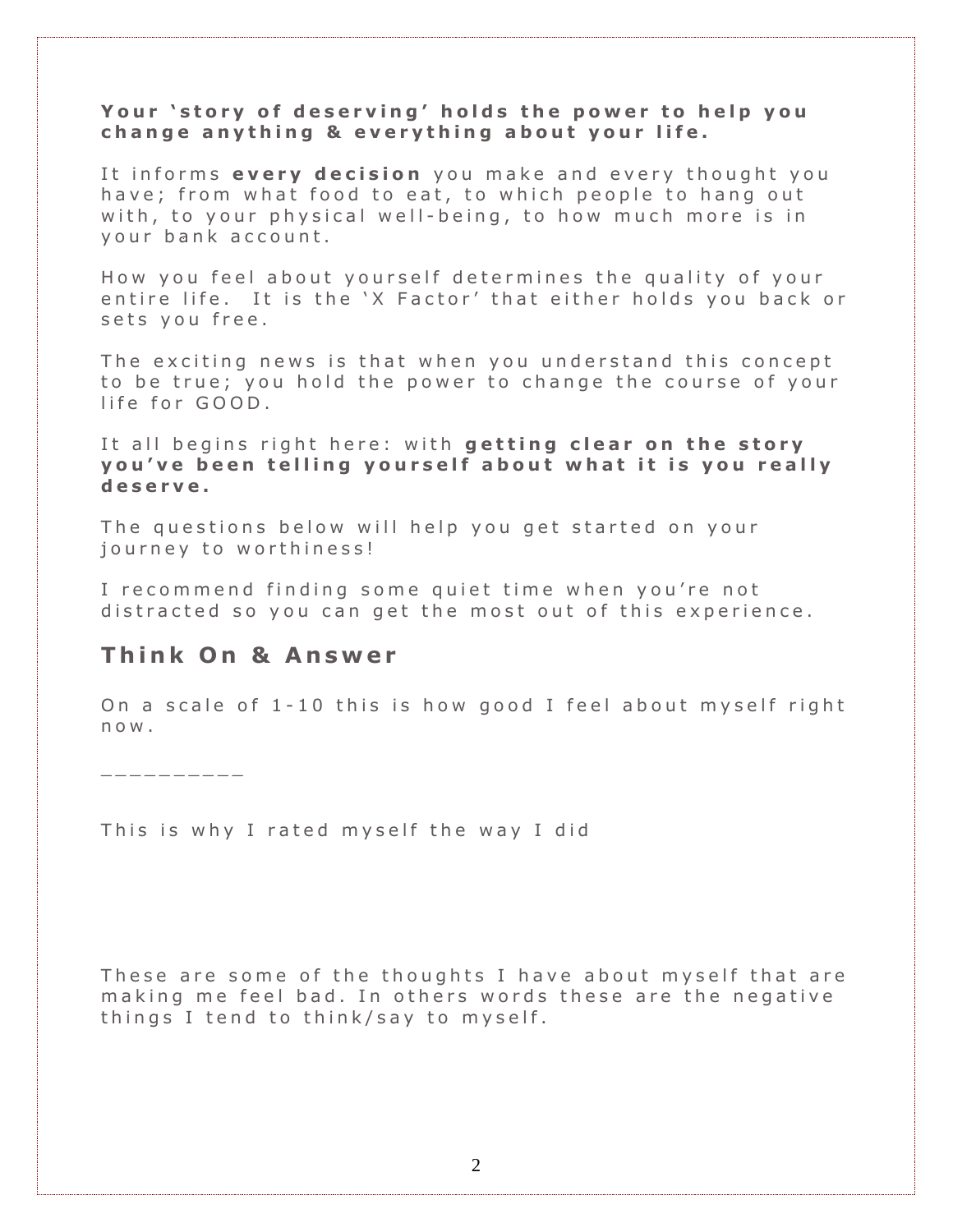This is WHY I think I say these things to myself. In other words: This is where I think those thoughts came from (How did I learn to talk this way to myself? How did I learn to feel this way about myself?) *Write anything & everything that c o m e s u p h e r e . T r y n o t t o e d i t y o u r s e l f .*

This is what I think it will take to move beyond these n e g a t i v e t h o u g h t s . *T h i n k i n t e r m s o f what y o u m i g h t h a v e t o s t a r t b e l i e v i n g a b o u t y o u r s e l f , what y o u m i g h t h a v e t o b e g i n s a y i n g t o y o u r s e l f .*

This is why I want to stop making myself feel bad. In other words: this is what I think the promise is of feeling better about who I am and feeling more worthy of what I long for.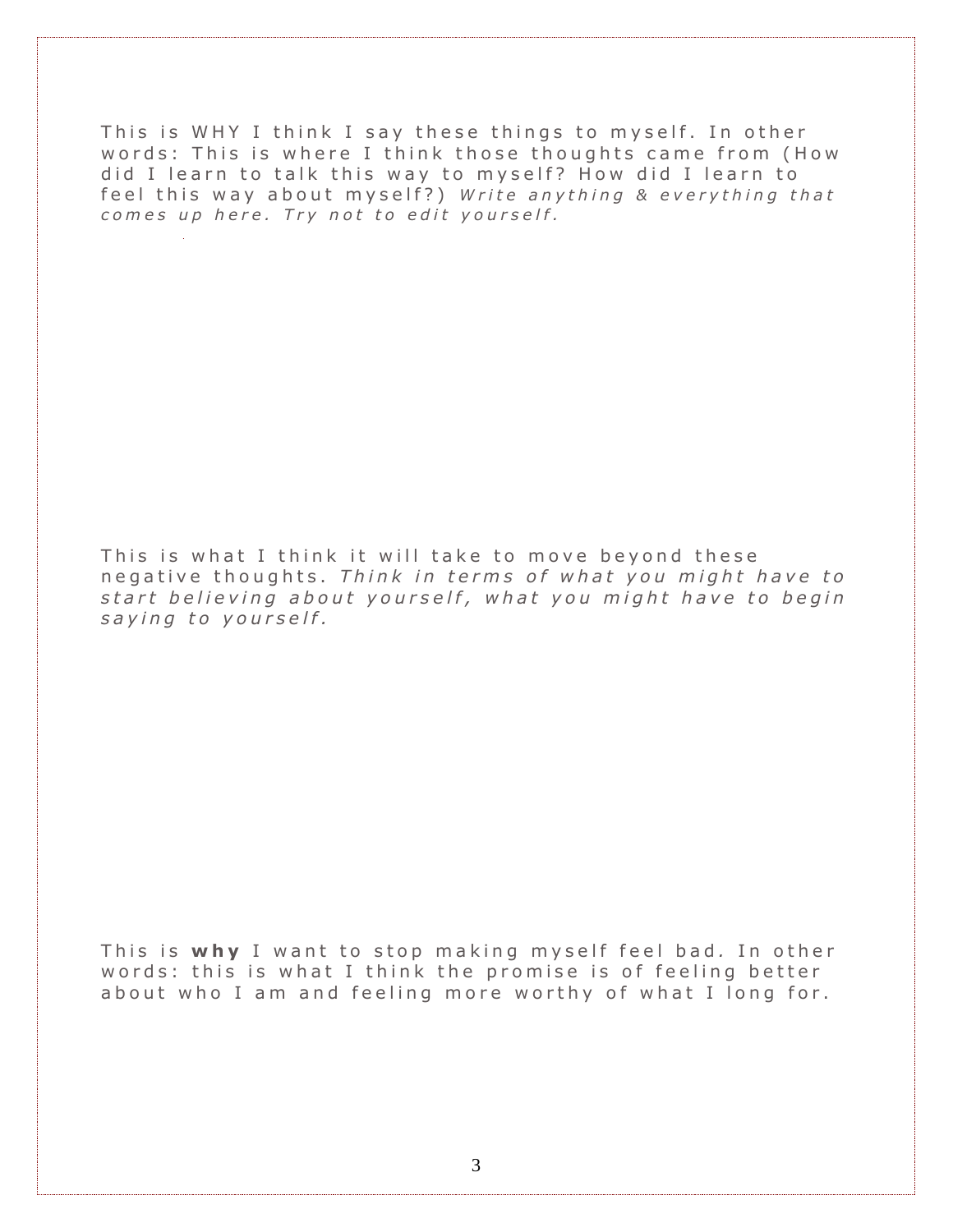This is what I am no longer willing to believe about myself.

Starting today I am making a new agreement with myself: to re-write my story of deserving.

S i g n e d : \_ \_ \_ \_ \_ \_ \_ \_ \_ \_ \_ \_ \_ \_ \_ \_ \_ \_ \_ \_ \_ \_ \_ D a t e : \_ \_ \_ \_ \_ \_ \_ \_ \_ \_ \_ \_ \_ \_

**Here is my NEW Story of Deserving.** This is what I am w o r th y of

*( w h e n y o u a n s w e r t h i s , t h i n k i n t e r m s o f w h a t y o u a r e w o r t h y o f f e e l i n g , h a v i n g , b e i n g , d o i n g , e t c ) . L e t i t a l l o u t h e r e . T h i s i s a f r e e w r i t e e x e r c i s e . A n y t h i n g t h a t c o m e s o u t i s j u s t r i g h t ! )*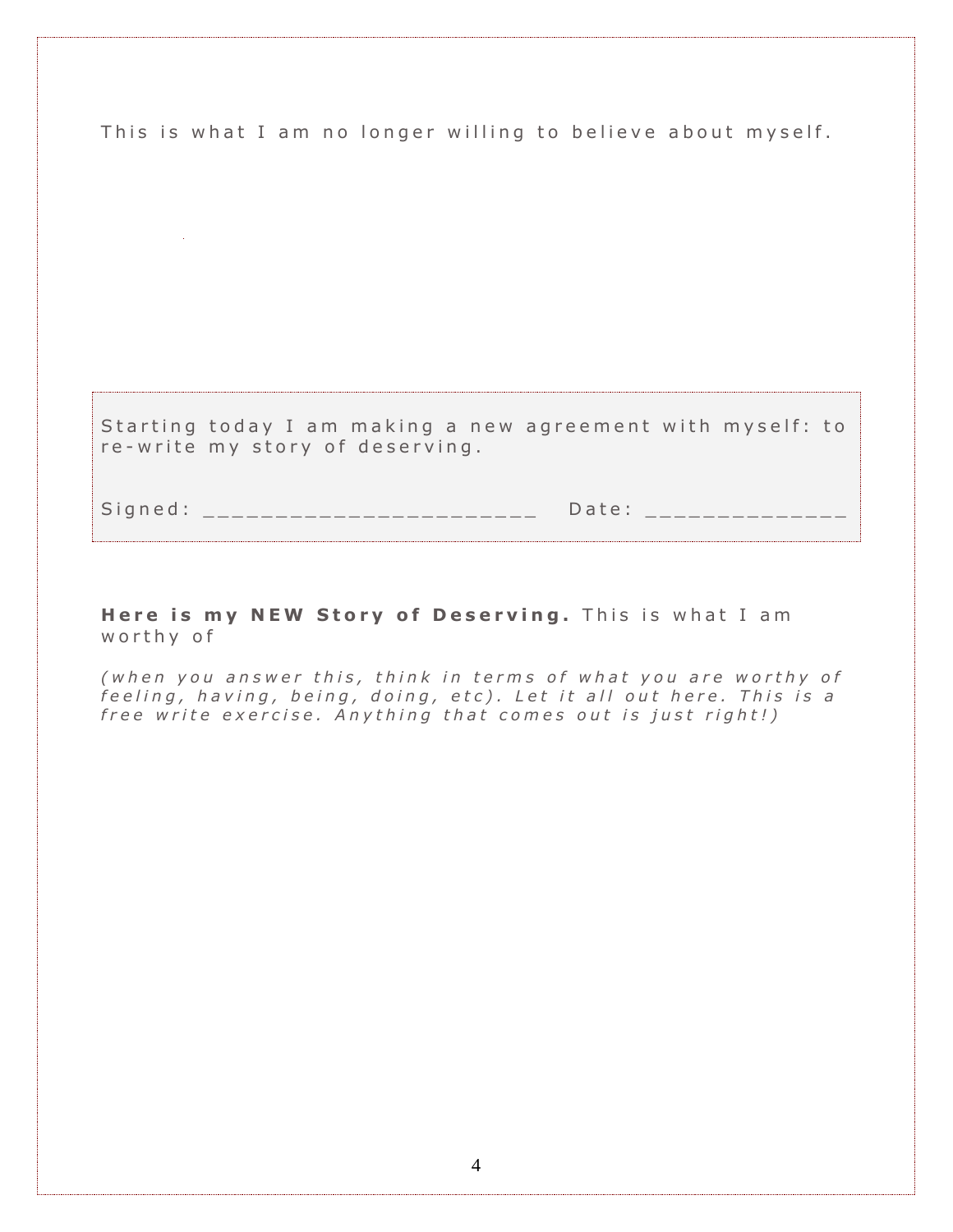This is how it felt to write my new Story of Deserving

By answering these questions, this is what I learned about  $m y s e$  If.

I want to end this worksheet by telling you this:

Part of the reason why you might be feeling stressed and frustrated with your life is because you KNOW you were m e a n t for more.

Deep down (maybe in a place you don't live from very often) you know there's something bigger you're supposed to be, so mething greater you were meant to accomplish.

I'm here to tell you that you're 100% right.

You were meant to do extraordinary things with your **l i f e a n d t h e o n l y w a y t o d o s o i s t o l i v e f r o m a p l a c e o f k n o w i n g t h a t w h o y o u a r e m a t t e r s .**

No matter what has traumatized you in the past, No matter what mistakes you think you've made, No matter what others may have said to you about how smart or capable or worthy you are, No matter what you've thought about yourself in the past,

Who you are and what you want for your life matters.